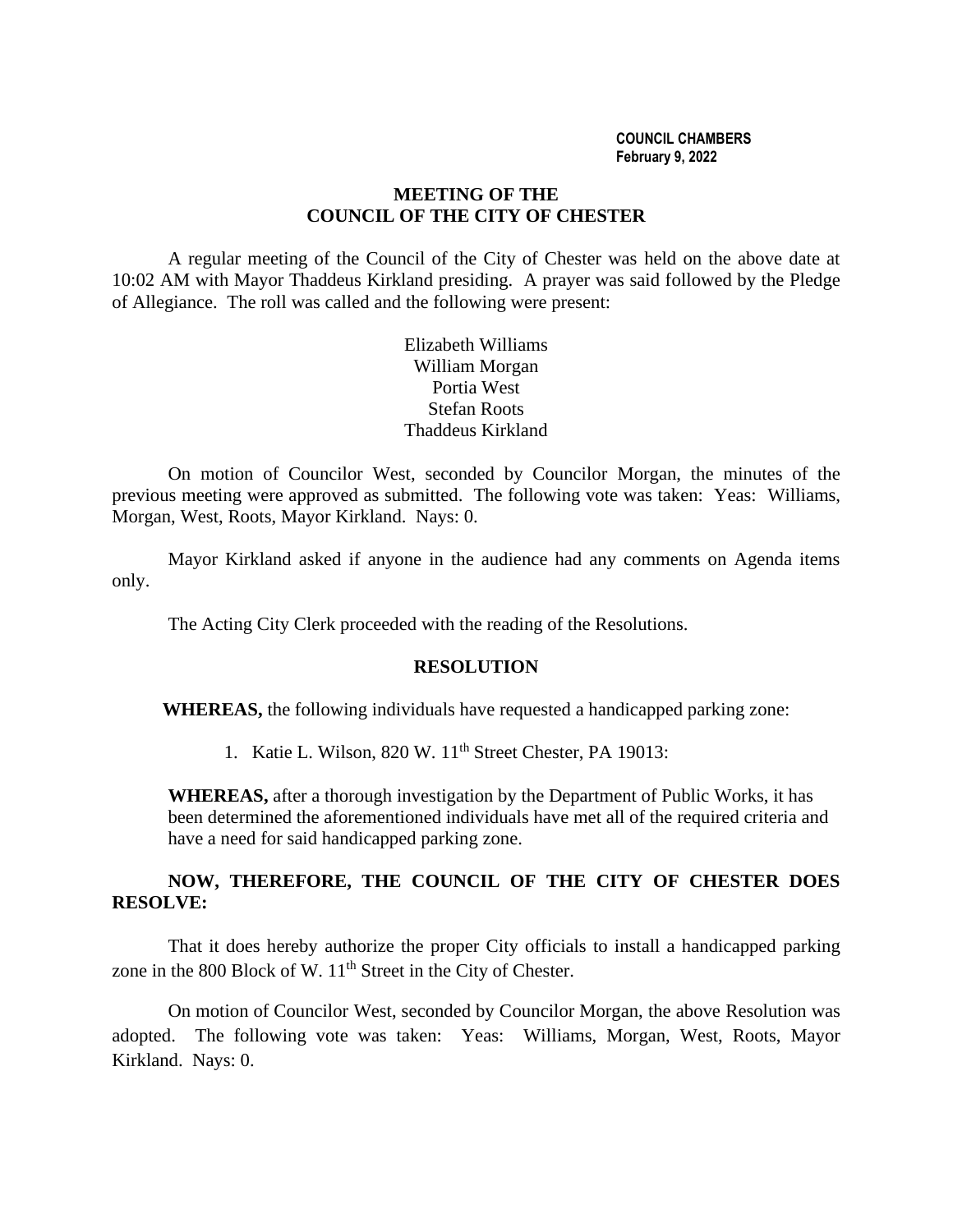#### **RESOLUTION**

#### **THE COUNCIL OF THE CITY OF CHESTER DOES RESOLVE:**

That it does hereby amend Resolution No. 5-2022, passed by Chester City Council on January 3, 2022 to read as follows:

That is does hereby appoint the following individuals to the position of Police Cadets, Chester Police Department, Depatment of Public Affairs, effective January 3, 2022, at an hourly rate of \$15.00 per hour, on a per diem basis, not to exceed 8 hours per day, 5 days per week, without benefits:

- 1. Amanda Wilson; and
- 2. Ryan Shomo

FURTHER, said Police Cadets shall attend the Delaware county Community College Police Academy and receive the required police certification.

On motion of Councilor West, seconded by Councilor Morgan, the above Resolution was adopted. The following vote was taken: Yeas: Williams, Morgan, West, Roots, Mayor Kirkland. Nays: 0.

#### **RESOLUTION**

### **THE COUNCIL OF THE CITY OF CHESTER DOES RESOLVE**:

That it does hereby ratify the appointment of Sheri Knight to the position of Building Compliance Monitor, Department of Public Affairs, for 37.5 hours per week, no benefits, effective January 31, 2022, with a sixty (60) day probationary period, at the salary as provided in the Annual Appropriations Ordinance.

On motion of Councilor West, seconded by Councilor Morgan, the above Resolution was adopted. The following vote was taken: Yeas: Williams, Morgan, West, Roots, Mayor Kirkland. Nays: 0.

#### **RESOLUTION**

#### **THE COUNCIL OF THE CITY OF CHESTER DOES RESOLVE**:

That is does hereby ratify the promotion of Matthew Hand, to the position of Battalion Chief, Bureau of Fire, Department of Public Safety, effective January 31, 2022, with a ninety (90) day probationary period, at the salary range as provided in the Annual Appropriation Ordinance.

On motion of Councilor West, seconded by Councilor Morgan, the above Resolution was adopted. The following vote was taken: Yeas: Williams, Morgan, West, Roots, Mayor Kirkland. Nays: 0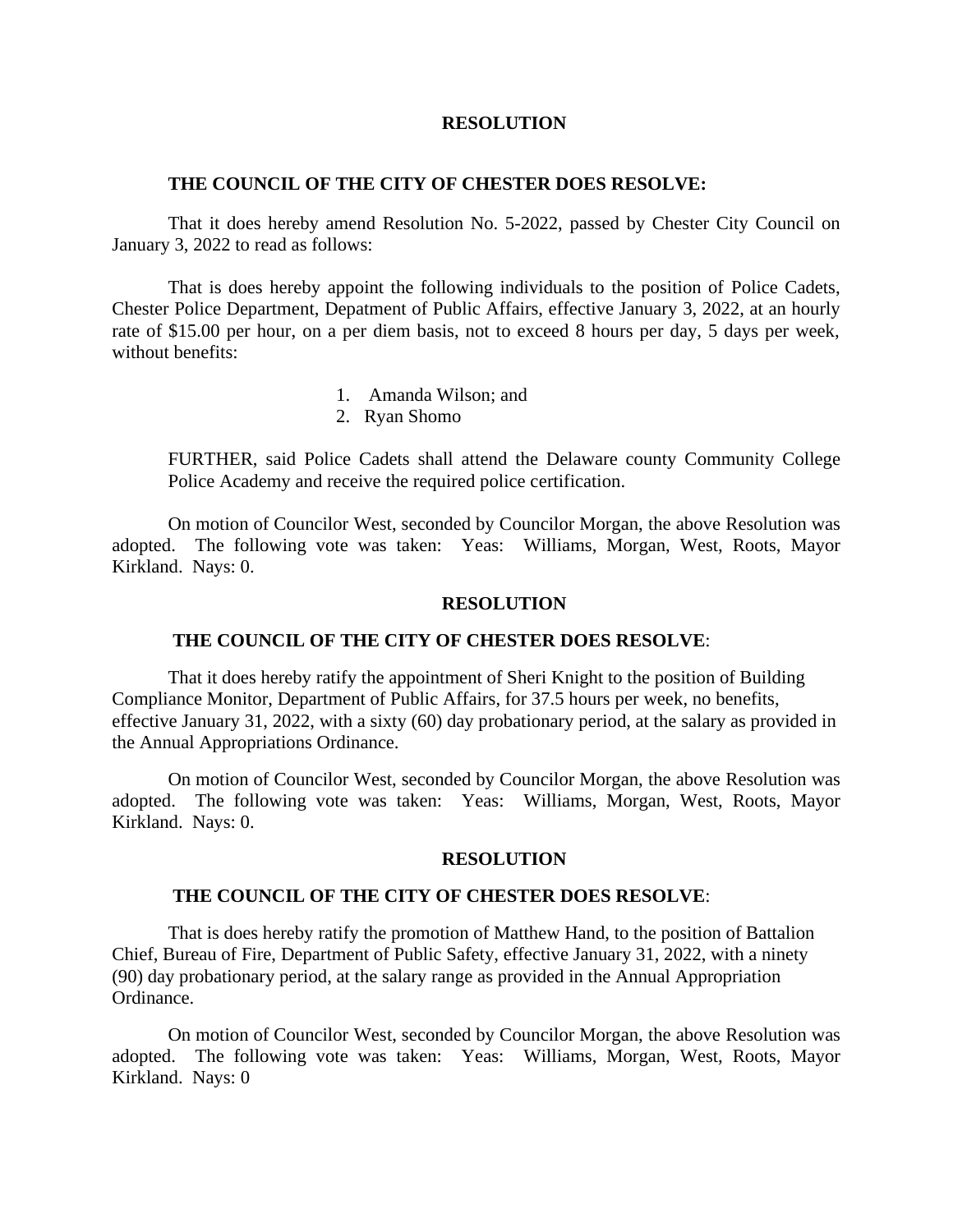#### **RESOLUTION**

**WHEREAS,** the City of Chester desires to adopt an Employee Handbook for City employees; and

**WHEREAS**, THE Employee Handbook is intended to provide employees with information regarding policies and procedures of the City.

## **NOW, THEREFORE, THE COUNCIL OF THE CITY OF CHESTER DOES RESOLVE;**

That id does hereby adopt the City of Chester Employee Handbook for all City employees.

**FURTHER**, this policy will take effect immediately upon the passage of the Resolution.

## **THE COUNCIL OF THE CITY OF CHESTER DOES RESOLVE:**

That it does hereby authorize the proper City official to prepare a Notice to be advertised for a Public Hearing to be held for the proposed amendment to Article 1327, entitled "Allowed Uses In Primarily Non-residential Zoning Districts".

**FURTHER**, that it does hereby authorize the City Clerk to advertise for the aforementioned Notice.

## **THE COUNCIL OF THE CITY OF CHESTER DOES RESOLVE:**

That it does hereby amend Resolution No. 225-2021, passed by Chester City Council on December 22, 2021 to read as follows:

That it does hereby accept the award of a Coastal Zone Grant funded by the Department of Environmental Protection (DEP) and National Oceanic and Atmospheric Administration (NOAA), in the amount of \$60,000, to be used for engineering services for the design of a multiuse trail on Norris Street as part of the East Coast Greenway.

FURTHER, that it does hereby authorize Mayor Thaddeus Kirkland to execute any necessary documents for said grant.

FURTHER, said grant is contingent upon final approval of the City Solicitor.

## **RESOLUTION**

WHEREAS, on March 25, 2020, Chester City Council ("Council") approved the submission of a grant application to the Department of Conservation and Natural Resources, ("Department"), for the Highland Avenue East Coast Greenway Connector project; and

WHEREAS, at the time of submission Council authorized Nafis Nichols, who, at the time of signing, had the title of Chief Financial Officer, to electronically sign grant documents on behalf of the City of Chester; and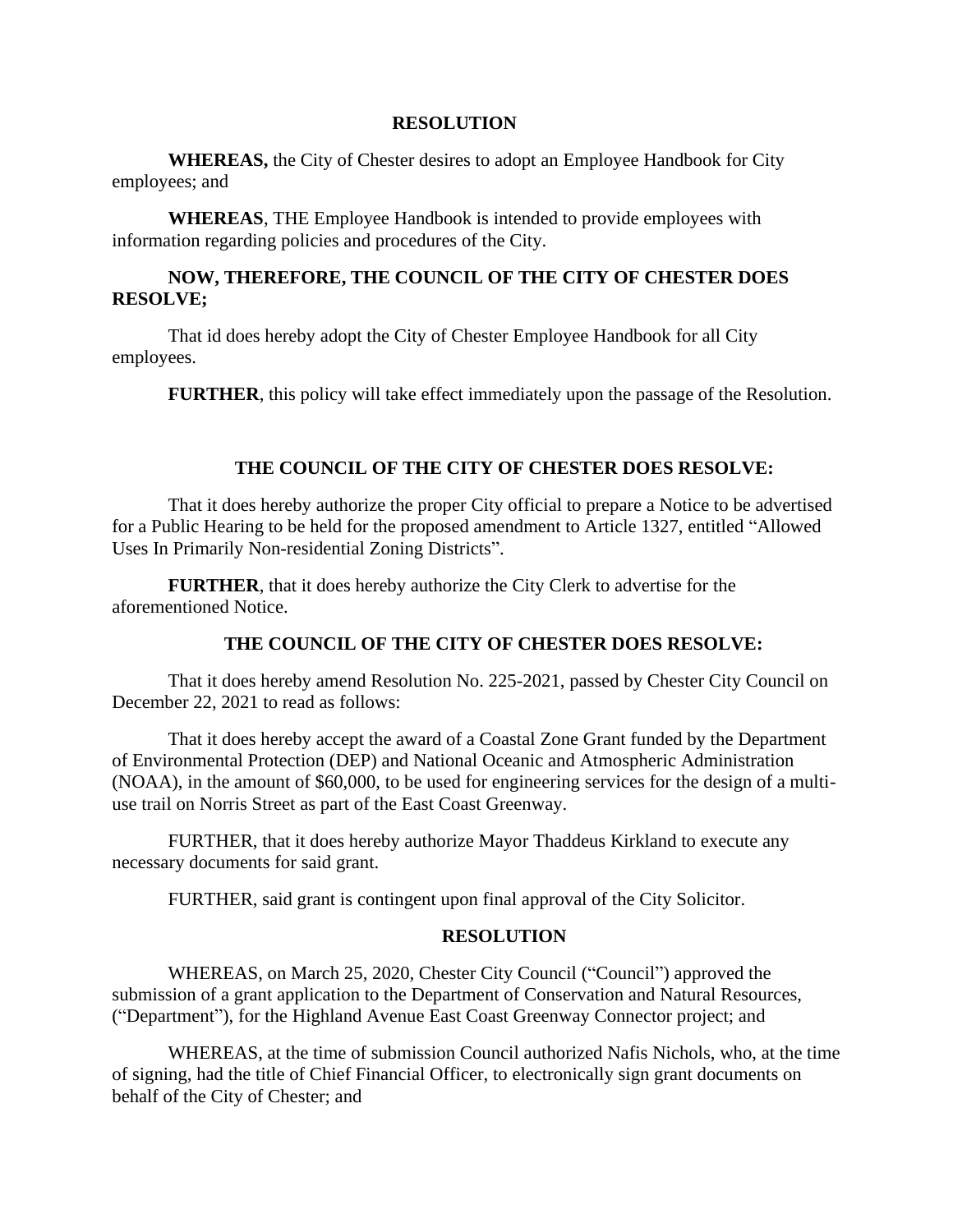WHEREAS, on March 24, 2021, council approved the submission of a grant application to the Department for the Norris Street East Coast Greenway Connector" and designated Thaddeus Kirkland, who at the time of signing, has a title of Mayor to electronically sign grant documents on behalf of the City of Chester; and

WHEREAS, the City of Chester desires to receive from the Department grants for the purpose of carrying out these projects; and

WHEREAS, the City of Chester has requested, if awarded, that both Department grant projects be combined; and

WHEREAS, the application packages include a document entitled "Terms and Conditions of Grant" and

WHEREAS, the City of Chester understands that the contents of the document entitled "Terms and Conditions of Grant," including appendices referred to therein, will become the terms and conditions of a Grant Agreement between the City of Chester and the Department if the City of Chester is awarded a grant; and

NOW, THEREFORE, THE COUNCIL OF THE CITY OF CHESTER DOES RESOLVE:

!. That both grant applications may be electronically signed on behalf of the City of Chester by "Thaddeus Kirkland" who, a the time of signing, has a title of "Mayor" and the email address of [tkirkland@chestercity.com.](mailto:tkirkland@chestercity.com)

If this Official signed the Grant Application Electronic Authorization prior to te passage of this Resolution, this grant of authority applies retroactively to the date of signing.

If the City of Chester is awarded a grant, the Grant Application Electronic Authorization, signed by the above Official, will become the City of Chester/Department's executed signature page for the Grant Agreement, and the City of Chester/Department will be bound by the Grant Agreement.

Any amendment to the Grant Agreement may be signed on behalf of the Department by the Official who, at the time of signing of the amendment, has the "TITLE" specified in paragraph 1 and the Department will be bound by the amendment.

On motion of Councilor West, seconded by Councilor Morgan, the above Resolution was adopted. The following vote was taken: Yeas: Williams, Morgan, West, Roots, Mayor Kirkland. Nays: 0.

#### RESOLUTION

### THE COUNCIL OF THE CITY OF CHESTER DOES RESOLVE;

That it does hereby grant permission and authorize the issuance of a road opening permit to PECO for the installation of new gas mains, at the following location within the City of Chester, in accordance with the documents on file in the City Engineer's Office;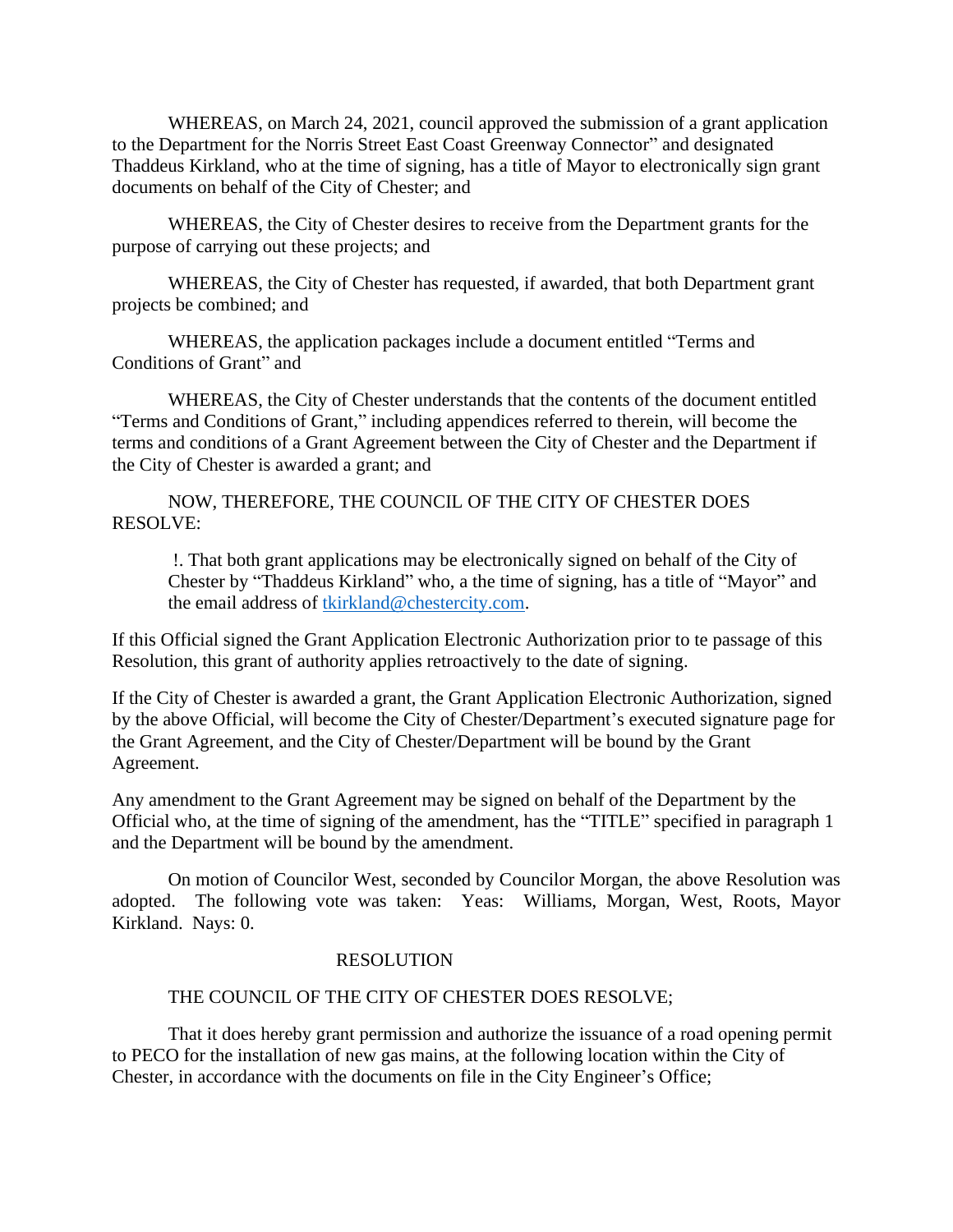1. E. 5th Street from Madison Street to Crosby Street

FURTHER, said permit is contingent upon all work being performed in a manner that is satisfactory to City Council and PECO's compliance with all of the following conditions as outlined by the City Engineer;

- 1. PECO performs a half mill and overlay on all road openings exceeding 100 feet or here (3) patches within 100 feet.
- 2. PECO provides appropriate traffic control measures to ensure continual operation of city Streets.
- 3. PECO obtains all required road Opening Permits from the City as well as a Highway Occupancy Permit from PENNDOT.

Council Roots said, 100 feet.

Councilwoman West, said that when there are road opening residents need to be notified of road opening so they would be aware.

On motion of Councilor West, seconded by Councilor Morgan, the above Resolution was adopted. The following vote was taken: Yeas: Williams, Morgan, West, Roots, Mayor Kirkland. Nays: 0.

## **RESOLUTION**

## **THE COUNCIL OF THE CITY OF CHESTER DOES RESOLVE;**

That it does hereby grant permission and authorize the issuance of a road opening permit to PECO at E. 16<sup>th</sup> Street from Melrose Avenue to Ridley Avenue within the City of Chester, in accordance with the documents on file in the City Engineer's Office, the openings measurements are as follows;

- 1. 1.5 foot by 685foot trench opening in paving;
- 2. (54) 3 foot by 4 foot opening in paving; and
- 3. (3) 6 foot by 8 foot opening in paving

FURTHER, said permit is contingent upon all work being performed in a manner that is satisfactory to City Council and PECO's compliance with all of the conditions as outlined by the City Engineer.

#### **RESOLUTION**

#### **THE COUNCIL OF THE CITY OF CHESTER DOES RESOLVE**:

that it does approve and order payment of a series of bills and refunds as prepared by the Department of Accounts and Finance and as shown on Expenditure Approval List dated January 28, 2022 attached hereto and made a part hereof, subject to approval from the Department of Accounts and Finance.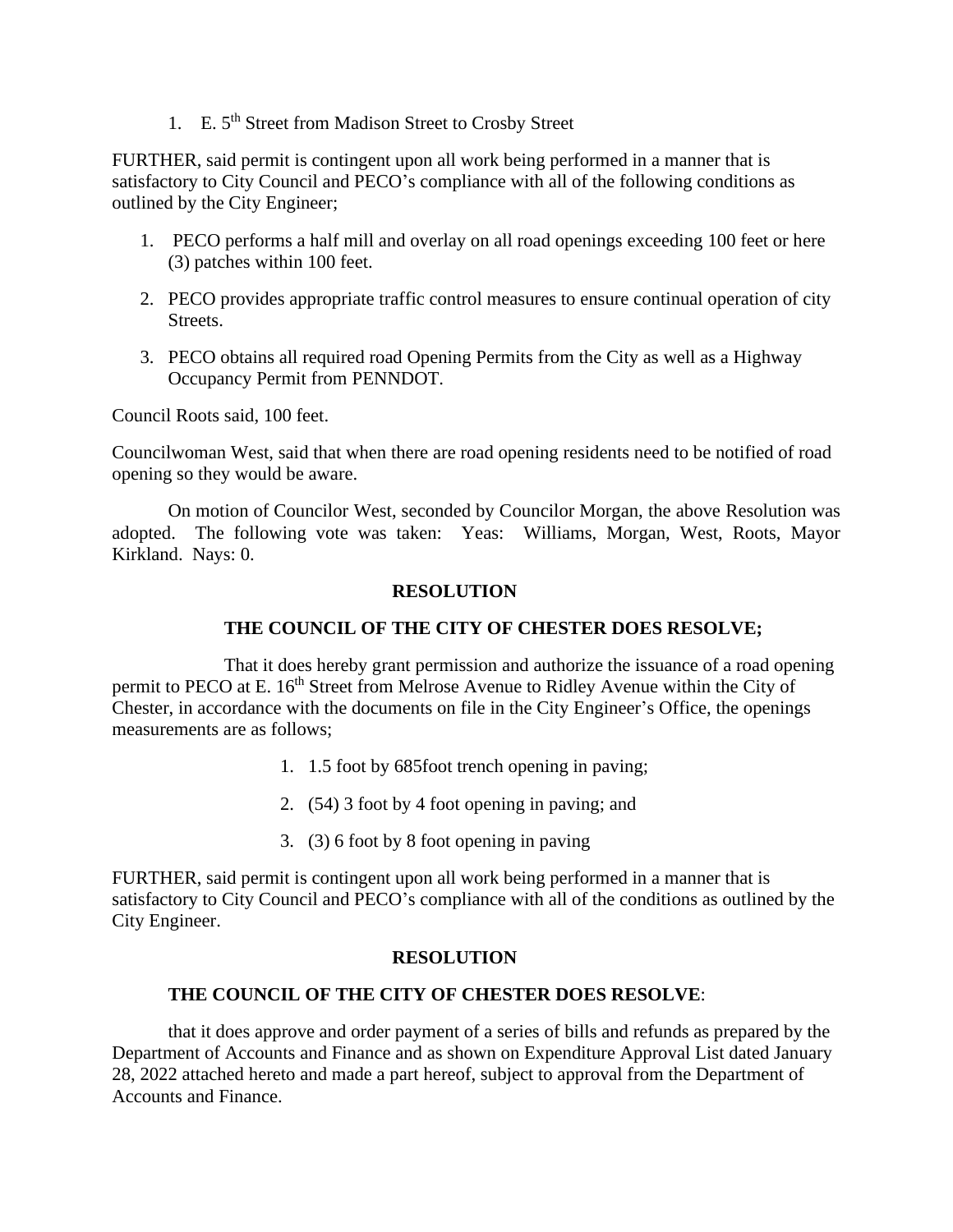On motion of Councilor West, seconded by Councilor Morgan, the above Resolution was adopted. The following vote was taken: Yeas: Williams, Morgan, West, Roots, Mayor Kirkland. Nays: 0.

## **AN ORDINANCE**

# **AN ORDINANCE OF THE CITY OF CHESTER**

## **DELAWARE COUNTY, PENNSYLVANIA,**

## **AMENDING ARTICLE 1327 ENTITLED**

# **"ALLOWED USES IN PRIMARILY NON-**

# **RESIDENTIAL ZONING DEISTRICT' OF THE**

# **CODIFIED ORDINANCES OF THE CITY OF**

## **CHESTER, 1978, AS SUPPLEMENTED AND**

# **AMENDED TO REVISE SUBSECTION 1327.01©**

# **ENTITLED "INSTITUTIONAL/SEMI-PUBLIC**

# **USES" TO CHANGE THE W-1 ZONING DISRICT**

## **FROM PERMITTED BY RIGHT TO NOT**

# **PERMITTED AND REPEALING ALL ORDINANCES**

## **OR PARTS OF ORDINANCES INCONSISTENT**

## **THEREWITH.**

**Councilman Roots said, for clarity this bill prohibits churches from going below 291 and the riverfront. Slight change to zoning code.**

**Peter Rykard, Planning Director said, only in the Waterfront District. From Flower Street to Highland Avenue. The other portions of 291 are not a part of the waterfront district.**

**Councilman Roots said, from Flower Street to Highland Avenue from 291 to the river we are prohibiting new churches and religious organization.**

There was a presentation/swearing in of Firefighters

Apprentice Firefighter Ryan Graff and Battalion Chief Matthew Hand

Firefighters present from other municipalities were introduced

Lower Merion Fire Department Chief Chas McGarvey

Lower Merion Fire Marshall Jim McCoy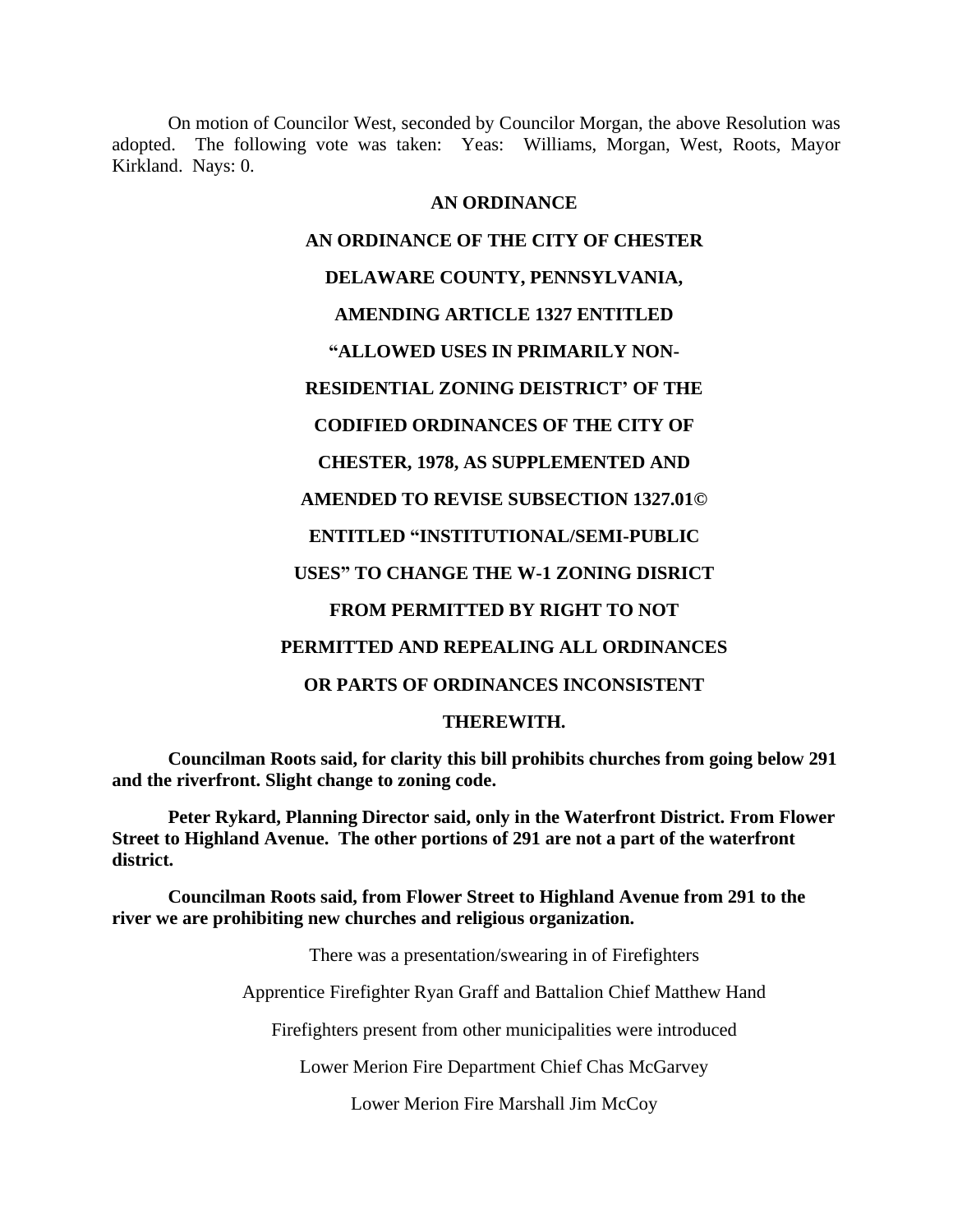Lower Merion Professional Firefighters Local 2844 President Dan Rodgers Former Lower Merion Professional Firefighters president Dan Gilbert Philadelphia Fire Department Lt. Kevin Mitchell, FF John Trainer, FF Andy Gotch Baltimore Fire Department Firefighter Tom McDonald Pottstown Fire Department Chief Frank Hand

Councilwoman Williams said, she expressed to the men and women how important it is to move up in life and to take extra classes. She said, the higher you go they higher you grow.

Mayor Kirkland asked for the Covid update from Ms. King.

## **See Attachment #1**

# **Public Comment**

Livia Smith – 930 E.  $18<sup>th</sup>$  St., Ms. Smith had a concern about the trees in Washington Park. She was concerned about limbs falling. She said that the trees are tall and they are in bad condition. She doesn't want them to fall on the houses in the block. She asked Councilman Roots to check out the condition of the trees and to rectify the problem. She also asked about having squirrel crossing signs.

Councilman Roots said, he has taken a tour of the parks. He said, he would go out and take a look at the trees. He had been out to the parks looking at the equipment and the ADA compliance of the parks and equipment.

Beverly L. Harris, 925 John St. she asked about the employees who were laid off and not called back. She felt that when jobs are available the people laid off should be the first to be called back.

Mayor Kirkland said, hang around he had some information he was going to share later.

Anita Littleton, 330 W. 9<sup>th</sup> St., said her concern is the image of the city. She asked, what is the City's plan to deal with the illegal dumping and abandoned buildings. She asked about camera installed and who monitors them. She said there are camera being covered up by tires at a particular business location. She wasn't sure of the specific location of the business. She said, she along with other residents would be willing to help clean up the city. She was concerned of the condition of the streets. She said, she was afraid that the streets will cave in.

Councilwoman West said, that the illegal dump sites are a problem. She said, she and her staff go out and address those sites. They have a program to address the issue. She said, there is a camera and lighting program to address the issue. There is a plan for bulk trash removal. Abandoned properties are being looked at as well. The recycling and trash pick- up has gotten a lot better.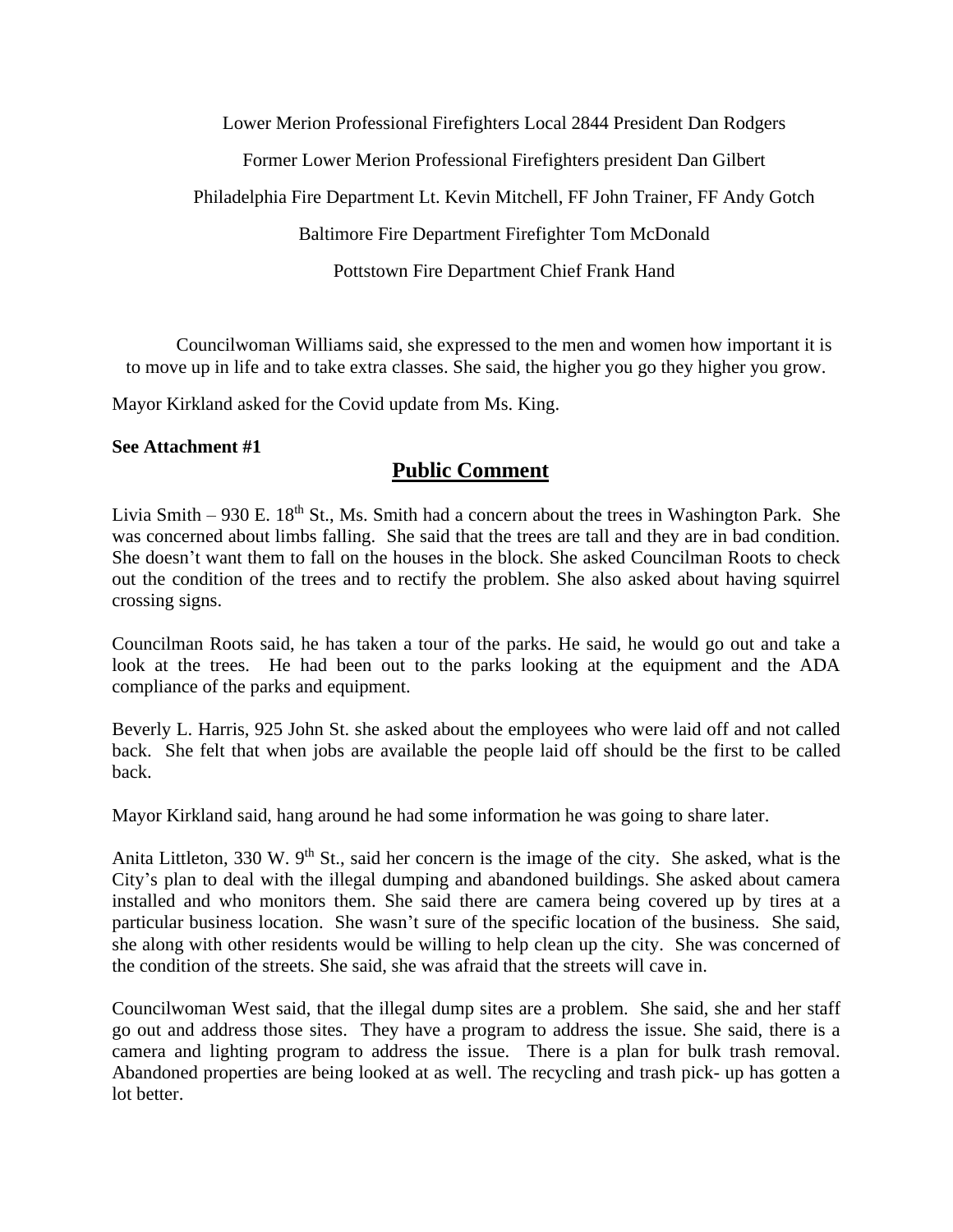Councilman Morgan said, in response to Ms. Littleton; city cameras are located high up. He said, we will check into Ms. Littleton's concern about cameras being covered up by tires. He said, we have caught a great number of illegal dumpers.

Mayor Kirkland said, trash is picked up on time and bulk trash is being picked up.

Councilman Morgan (in response to Ms. Littleton's concern about the streets) said, during this winter season, rock salt tears up the streets. Once the snow season goes away, the public works department will fill the potholes. He asked Ms. Littleton, if there was a particular project that was done on the street where someone didn't repave the street properly?

Ms. Littleton asked, who follows up with these people who get a lot of money to do work, but not being responsible to do a job? She said, people come into the city and do what they want to do.

Mayor Kirkland said, we have inspectors.

Councilwoman West said, we have a city engineer, Mr. Galante, public works director and supervisor of streets. She said, we hold the contractors to a certain standard when they have done the work and they have replaced the street.

Mike Galante, City Engineer said, there is a lot of infrastructure work going on right now. PECO, Stormwater Authority; they dig up the road way which is called a settlement period after they lay their pipes. He said, three is a 90-day settlement period. The road will sit unfinished for approximately 90 days. After 90 days they do their final restoration. We have received complaints about certain areas. We call the contractors. L  $\&$  I have inspectors who have taken over the inspection component of streets. If there are complaints, they can be taken from window A. We will follow up with the contractors.

Councilwoman Williams said, she has pictures and names of people who are putting out trash. People clean out and just leave the property. They just walk away.

Mayor Kirkland asked if there are any reports from Commissioners Rigby and Gretsky,

There were none.

Councilman Morgan announced that tax bills will be mailed out.to homeowners. He said, this Friday is the last day that you can pay your 2021 tax bill at the base rate. After this Friday, they will be turned over to E-Collect who is the delinquent tax bill collector for all tax bills of 2021. There will be contact information on the website and on social media. 2022 tax bills will be mailed out on the second or third week of March for 2022. You can pay on line and on the website.

Councilman Morgan said, we are going to do a better job making sure that we get all of the job opportunities in the city out to all of those former employees and out to any resident that believe that they are eligible or have the proper educational background to fulfill the job that are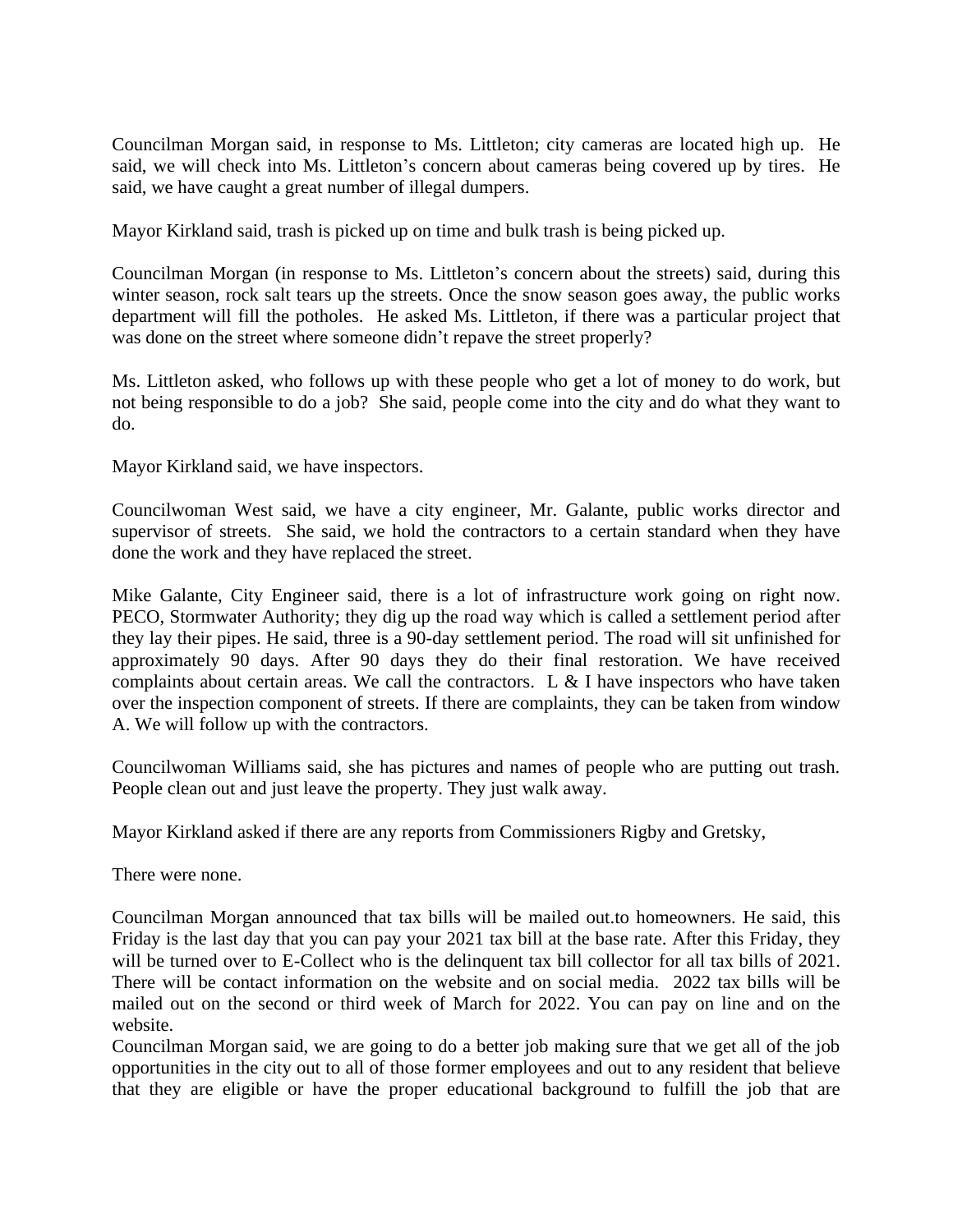available here in the city. He said, we had about 40-50 employees laid off during the pandemic. We are going to try our best to get as many of that compliment back. There will be job postings on social media. We are looking to do a job fair and possibly a virtual job fair as well. There will be positions in every department available; a wide range of opportunities will be available to our residents.

Councilman Roots said, Path Stone Corporation is looking for individuals between the ages of 18-24 to take classes at Delaware County Community College for free. He said, he believes they will drive you out there for a few weeks. He wanted to encourage everyone to take advantage of this opportunity. They will be setting up on Fridays to do recruiting. Times and dates will be posted. You can go to DCCC for free.

Councilman Roots congratulated Vittles food court for re-opening this weekend. Located between  $8 \& 9^{th}$  and Sproul.

Councilman Roots said, youth baseball is coming back.to Chester this summer. Children 9-11 years-old who want to play baseball should contact him at sroots@Chestercity.com. He said, this is an outfit that does skills training. They have offered to take our kids and put together an allstar travel team. They will train them, outfit them and equip them at no cost to the kids or parents.

Councilman Roots said, he gave an update to the Daily Times in regards to parks and playgrounds. He said, whoever would like to help with parks, to please contact him.

## **See Attachment #2**

Councilman Morgan said, there has not been a playground outfitted for handicap use and autistic children. That was a process that was started with Councilwoman Williams in 2021; along with CEDA with the use of CBDG funds.

Mike Galante said, any new playground that was put in since 2012 are ADA compliant. They meet current ADA guidelines. Some older ones may have to get retro fitted to be ADA compliant.

Councilman Morgan said, conversation for upgrades and safety need to be had. There are plans to use some of the ARPA and CDBG dollars to get those parks back to normal use; as far as safety and playground equipment.

Councilman Roots (in response to Ms. Littleton's illegal dumping concern), he said, his suggestion to the solution is to turn the illegal bulk trash into legal bulk trash dumping. There is a plan that is being worked on to address illegal bulk trash.

Derrick Billups, Executive Director of the Boys and Girls Club, (in response to Councilman Roots announcement about location for sign-up for students to attend DCCC) said, if you need another location for those youth from 18-24 to fill out application to go to DCCC, please reach out to him.